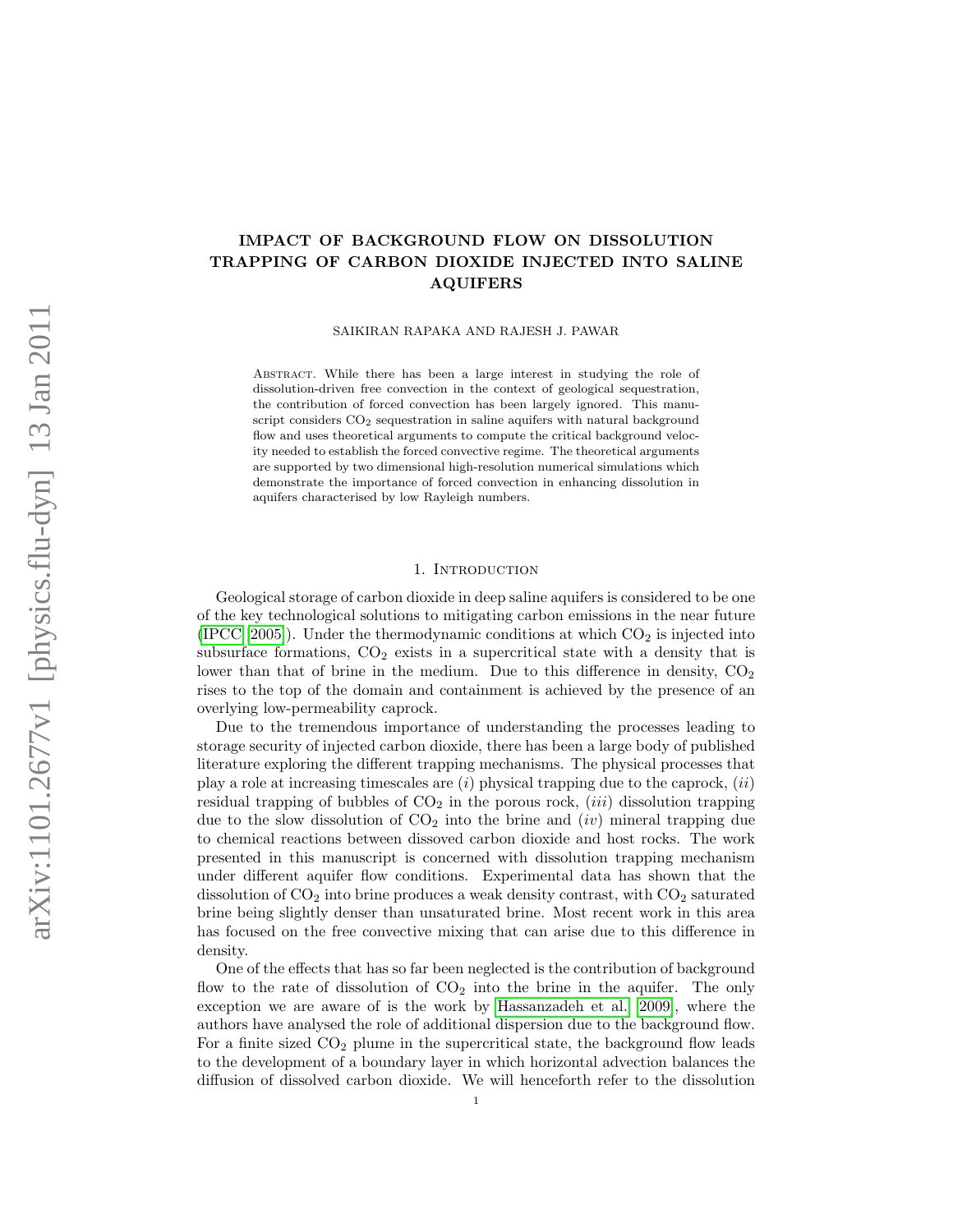occuring due to the background flow as forced convection. A compilation of reservoir characteristics for potential sites in western Canada by [Bachu et al.](#page-8-2) [\[2004\]](#page-8-2) suggests that the Rayleigh numbers are going to be fairly low for a large number of storage sites. Recent computations [\(Rapaka et al.](#page-9-0) [\[2008\]](#page-9-0)) as well as experiments [\(Backhaus](#page-8-3) [et al.](#page-8-3) [\[2011\]](#page-8-3)) in analogous systems have shown that the free convective mechanism (fingering) can take very long to establish under such conditions. It is possible that forced convection can play the dominant role in enhancing storage security in this scanario. However, in the context of geological storage of carbon dioxide, the conditions under which forced convection is the preferred state have not yet been explored. In this manuscript, we will provide simple theoretical arguments for the background flow conditions under which forced convection establishes itself and support these predictions with high resolution numerical simulations.

# 2. Governing Equations and Solution Procedure

We consider the dynamics of  $CO<sub>2</sub>$  dissolution and transport in a aquifer of depth  $H^*$  with an overlying source of  $CO_2$  of length  $L^*$ . We assume the presence of a horizontal background aquifer flow  $\mathbf{u}_0^* = (u_0^*, 0)$ , the magnitude of which determines whether the system is in a free or forced convective regime.

The equations needed to describe the system are those describing conservation of mass, momentum (Darcy's law) and an advection-diffusion equation for the concentration of dissolved  $CO<sub>2</sub>$ . Experimental data has shown that the density of brine increases linearly with the concentration of dissolved  $CO<sub>2</sub>$ , with a maximum increase (under saturated conditions) of the order of 1% [\(Pruess and Spycher](#page-9-1) [\[2006\]](#page-9-1)). Hence, we utilize the Boussinesq model, where the density of brine is taken to be a constant everywhere except in the buoyancy term. The governing equations are:

$$
\frac{\mu^*}{k^*} \mathbf{u}^* = -\nabla^* P^* + \rho_f^* g \mathbf{e}_y,\tag{1}
$$

$$
\nabla^* \cdot \mathbf{u}^* = 0,\tag{2}
$$

$$
\frac{\partial(\phi C^*)}{\partial t^*} + \nabla^* \cdot (\mathbf{u}^* C^*) = \nabla^* \cdot \phi D^* \nabla^* C^*,\tag{3}
$$

$$
\rho_f^* = \rho_0^* + \Delta \rho^* \left( \frac{C^*}{C_0^*} \right), \tag{4}
$$

where,  $\mathbf{u}^* = (u^*, v^*)$  is the velocity of the fluid,  $C^*$  is the concentration of dissolved carbon dioxide,  $P^*$  is the fluid pressure, g is the acceleration due to gravity,  $k^*$  is the permeability of the rock,  $\rho_0^*$  is the density of unsaturated brine,  $\Delta \rho^*$  is the density difference between brine saturated with  $CO<sub>2</sub>$  and pure brine,  $\mu^*$  is the viscosity of brine,  $\phi$  is the porosity of the medium and  $D^*$  is the diffusivity of CO<sub>2</sub> in brine.

We now non-dimensionalize the equations choosing a convective velocity scale  $U_r = k^* \Delta \rho^* g / \mu^*$ , the system depth as a length scale  $L_r = H^*$ , and a convective time scale  $T_r = L_r/U_r$ . Concentrations are non-dimensionalized using  $C_0^*$ , the maximum solubility of  $CO<sub>2</sub>$  in brine at the conditions in the aquifer. The nondimensional equations obtained are:

<span id="page-1-1"></span><span id="page-1-0"></span>
$$
\mathbf{u} = -\nabla P + C\mathbf{e}_y \tag{5}
$$

$$
\nabla \cdot \mathbf{u} = 0 \tag{6}
$$

$$
\frac{\partial C}{\partial t} + \nabla \cdot (\mathbf{u}C) = \frac{1}{Ra} \nabla^2 C \tag{7}
$$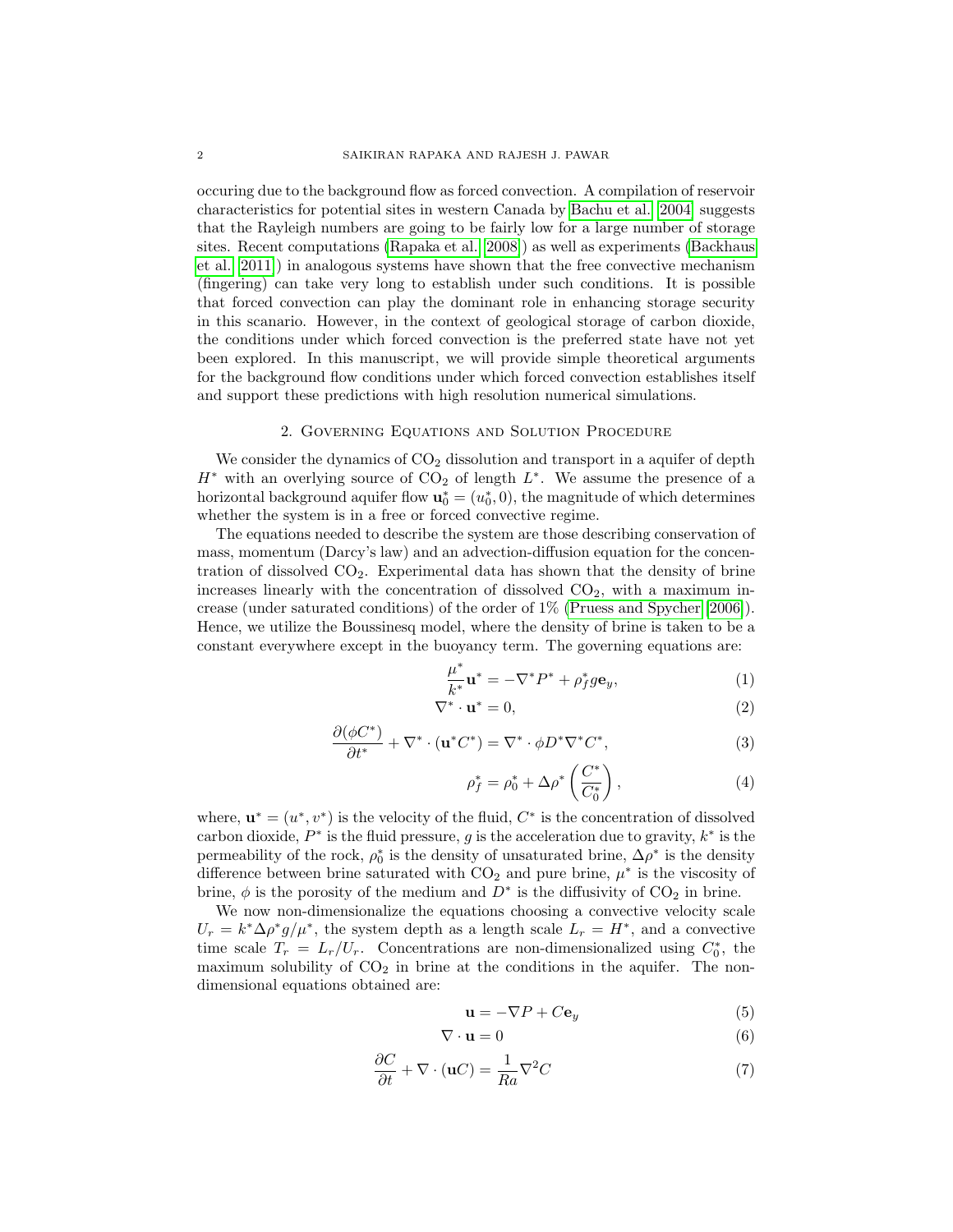

<span id="page-2-0"></span>FIGURE 1. Schematic illustration of the problem geometry considered in this manuscript. The red part of the top boundary denotes the footprint of  $CO<sub>2</sub>$  plume in supercritical state. A mean horizontal flow of magnitude  $u_0$  is taken to be flowing through the system.

The non-dimensional parameter  $Ra$  is the ratio of the convective flux to the diffusive one:

$$
Ra = \frac{k^* \Delta \rho^* g H^*}{\mu^* \phi D^*}
$$
\n(8)

The initial conditions are given by  $C = 0, u = u_0$  and  $v = 0$  everywhere. The  $CO<sub>2</sub>$  concentration is fixed on the top boundary to be  $C = 1$  for a source region of length L, and a no-flux boundary condition is applied for the remainder of the top boundary and the entire bottom boudary. On the left boundary, we have  $C = 0, u = u_0$  and  $v = 0$  and an outflow boundary condition is applied on the right boundary. A schematic of the geometry considered is shown in Fig. [\(1\)](#page-2-0).

Depending on the magnitude of the background flow  $u_0$ ,  $CO_2$  dissolution can be enhanced by free convection (low  $u_0$ , sufficiently high  $Ra$ ), forced convection (high  $u_0$ ) or be a purely diffusion-driven process (low  $u_0$ , low  $Ra$ ). The case of free convection (especially in the absence of any background flow) has received a great amount of attention in the recent past (see for instance [Ennis-King et al.](#page-8-4) [\[2005\]](#page-8-4), [Xu](#page-9-2) [et al.](#page-9-2) [\[2006\]](#page-9-2), [Riaz et al.](#page-9-3) [\[2006\]](#page-9-3), [Hassanzadeh et al.](#page-8-5) [\[2007\]](#page-8-5), [Rapaka et al.](#page-9-0) [\[2008\]](#page-9-0) and [Slim and Ramakrishnan](#page-9-4) [\[2010\]](#page-9-4)). There is an extensive body of published research on forced convection in porous media over the last four decades, and it is not possible to present present an overview of even the most important contributions within the scope of this paper. The reader is referred to the book by [Nield and Bejan](#page-9-5) [\[2006\]](#page-9-5) where a comprehensive account of the existing body of work is presented. However, in the context of geological storage of carbon dioxide, we are not aware of any manuscript that points out the conditions under which forced convection plays a dominant role in enhancing the dissolution of injected  $CO<sub>2</sub>$ . For sufficiently large background flow rates, we expect to see a forced convective regime achieving a steady-state dissolution rate. Using the commonly made assumption of  $\frac{\partial^2 C}{\partial x^2}$  <<  $\frac{\partial^2 C}{\partial y^2}$  in the boundary layer and assuming that the basic velocity field is of the form  $u = u_0, v = 0$ , the steady state advection diffusion equation can be reduced to:

$$
u_0 \frac{\partial C}{\partial x} = \frac{1}{Ra} \frac{\partial^2 C}{\partial y^2}
$$
 (9)

Looking for similarity solutions of the form  $1 - C(x, y) = f(\xi)$  in terms of the Looking for similarity solutions of the form  $1 - C(x, y) = f(\zeta)$  in terms of the similarity variable  $\xi = y/\sqrt{x}$ , it is easy to show that  $f(\xi)$  satisfies the following differential equation:

$$
f'' + \frac{1}{2} R a u_0 f' \xi = 0 \tag{10}
$$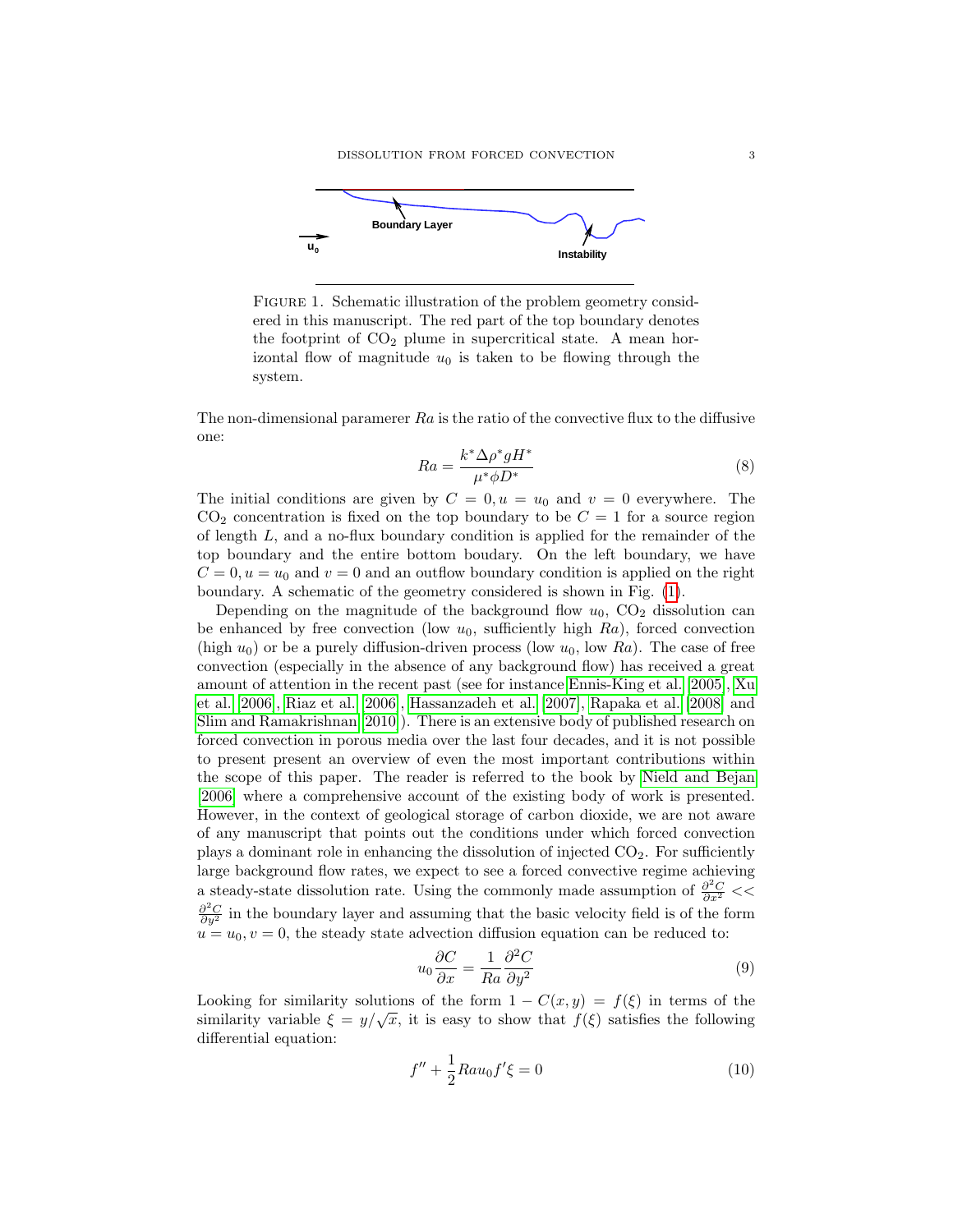where, primes denote differentiation with respect to the similarity variable. The solution of this equation can be shown to be:

<span id="page-3-0"></span>
$$
f(\xi) = erf(\xi \sqrt{Rau_0}/2)
$$
\n(11)

giving the dissolution rate at the top boundary as

$$
-\frac{\partial C}{\partial y}(y=0) = \frac{\sqrt{Rau_0}}{2\sqrt{x}}.\tag{12}
$$

Integrating this expression from  $x = 0$  to L, we get the total dissolution rate to be  $Nu = \sqrt{Ra u_0 L} = \sqrt{Pe}$ , where  $Pe = u_0 L^* / \phi D$  is the Peclet number based on the size of the  $CO<sub>2</sub>$  plume.

It can be seen that the total dissolution rate under conditions of forced convection It can be seen that the total dissolution rate under conditions of forced convection scales with the length of the plume as  $\sqrt{L}$ . In the free convection regime however, the total dissolution rate scales linearly with L. We expect the presence of a critical velocity  $u_c(L)$  such that, for slow background flows characterized by  $u_0 < u_c(L)$ , the system will be in a state of free (mixed) convection, whereas for  $u_0 > u_c(L)$ , we will transition to the forced convection regime.

To determine the critical background flow velocity  $u_c(L)$ , we need an expression for the mean dissolution rate as a function of Rayleigh number under free convective conditions. Recent studies have looked at the time-averaged Nusselt number under free convective conditions and proposed scalings of the form  $Nu \sim Ra^{\alpha}$ . [Neufeld](#page-8-6) [et al.](#page-8-6) [\[2010\]](#page-8-6) have used scaling arguments and experiments to suggest  $\alpha = 0.8$ , while [Backhaus et al.](#page-8-3) [\[2011\]](#page-8-3) have used experiments to obtain a best-fit exponent of  $\alpha = 0.76$ . However, the experiments by both authors were performed under conditions of very high Rayleigh numbers, of the order of  $10<sup>4</sup>$  or higher. In this study, we will use a simpler model given by

$$
Nu = \frac{RaL}{40} \tag{13}
$$

which is the well-known relation between Nusselt number and Rayleigh numbers for steady convection when  $Ra$  is close to the critical Rayleigh number [\(Elder](#page-8-7) [\[1967\]](#page-8-7)). This relation is known to overpredict the Nusselt number for large Ra, but is in good agreement with experimental data for  $Ra < 250$ . Since the focus of this manuscript is on aquifers with lower permeabilities, we use this relation as a useful approximation whose accuracy will be examined a posteriori. Requiring the free and forced convective fluxes to agree at  $u_0 = u_c(L)$ , we get

$$
u_c(L) = \frac{RaL}{1600}.\tag{14}
$$

We now look at some values for the parameters characteristic of real formations. We use data from [Bachu et al.](#page-8-2) [\[2004\]](#page-8-2), where a vast amount of information about the potential sites in western Canada is presented. Using the data from [Pruess and](#page-9-1) [Spycher](#page-9-1) [\[2006\]](#page-9-1), we estimate the density increase  $\Delta \rho^*$  to be  $5kg/m^3$  (corresponding to a salt mass fraction of 0.1). Assuming  $k^* = 10mD, g = 10m/s^2, H^* = 50m, \mu^* =$  $0.5mPa.s$ ,  $\phi = 0.2$  and  $D^* = 1 \times 10^{-9}$ , we get the Rayleigh number to be  $Ra = 250$ . The convective velocity scale is  $U_r = k^* \Delta \rho^* g / \mu^* = 3cm/year$ . Assuming a CO<sub>2</sub> plume size of  $2km$ , we can compute the critical background flow velocity needed to transition to a forced convective regime as  $u_c^* = 20 \, cm/year$  (where the asterisk denotes dimensional quantity).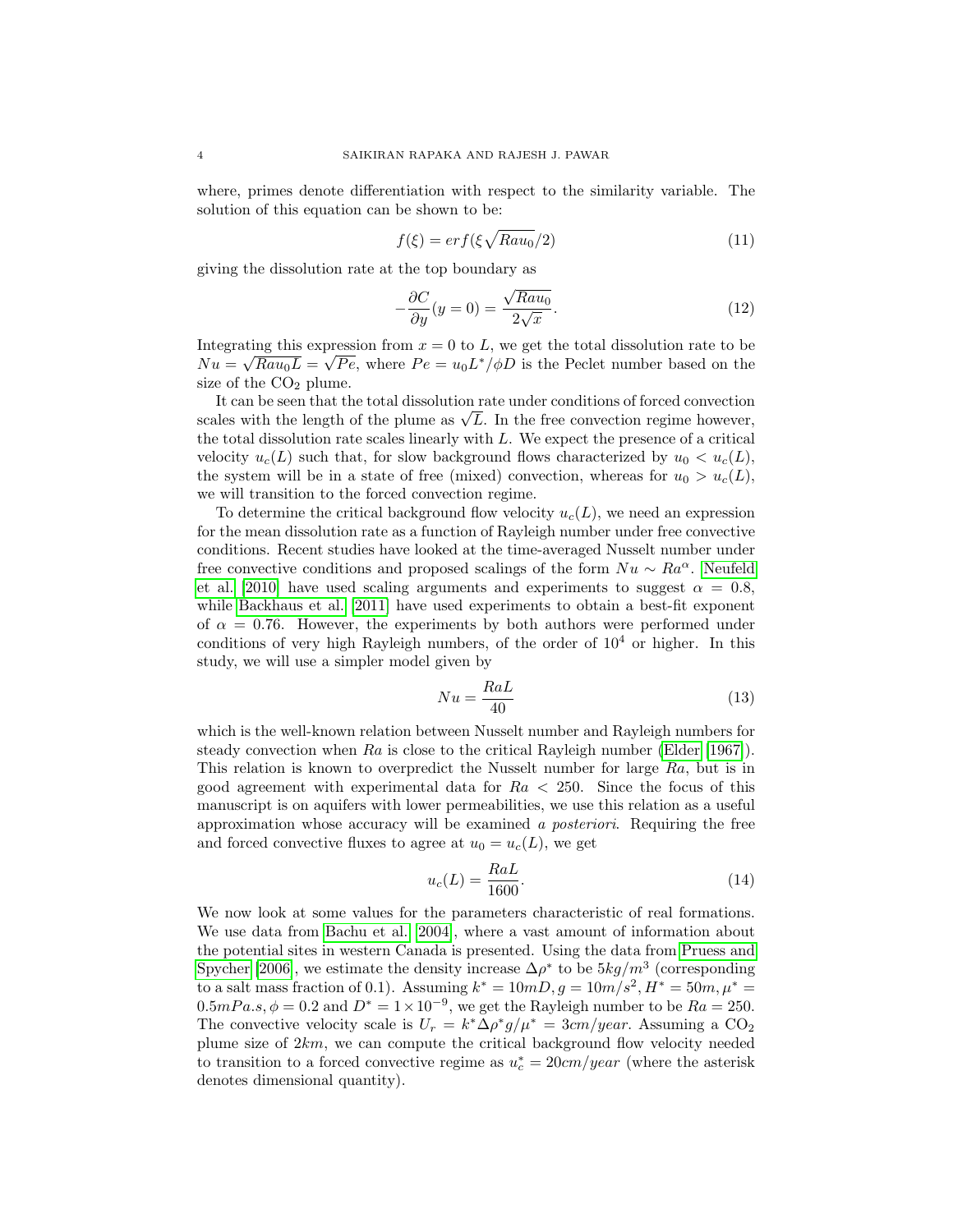2.1. Computational Method. To investigate the transition from free to forced convective flow, we developed a highly efficient solver for the governing equations. The numerical solution of forced convection problems becomes computationally very expensive due to the large linear systems which need to be solved for the velocity field. We have overcome this difficulty by using an eigenfunction expansion in the vertical direction using a Fourier sine series.

The equations to be solved are Eqns.[\(5](#page-1-0)[-7\)](#page-1-1) subject to the initial and boundary conditions mentioned above. The velocity field is solved obtained using a streamfunction formulation, where the streamfunction  $\psi$  is defined using the relation  $\mathbf{u} = \nabla \times \psi \mathbf{e}_z$ . Applying the curl operator to Eqn. [\(5\)](#page-1-0), we get the following Poisson equation for the velocity field:

<span id="page-4-1"></span><span id="page-4-0"></span>
$$
\nabla^2 \psi = -\frac{\partial C}{\partial x} \tag{15}
$$

The boundary conditions are given by  $\psi = 0$  at  $y = 0$ ,  $\psi = u_0$  at  $y = 1$ ,  $\psi = u_0y$ along the left boundary and  $\partial \psi / \partial x = 0$  along the outflow boundary. We now expand the streamfunction in a Fourier sine-expansion in the vertical direction as:

$$
\psi(x,y) = u_0 y + \sum_{n=1}^{N} \widehat{\psi}_n(x) sin(n\pi y)
$$
\n(16)

Substituting this expansion in Eqn. [\(15\)](#page-4-0) followed by a multiplication with  $sin(m\pi y)$ and integration in the vertical direction, we get:

$$
\frac{d^2\hat{\psi}_m}{dx^2} - n^2\pi^2\hat{\psi}_m = -2\int_0^1 \frac{\partial C}{\partial x}sin(m\pi y)dy\tag{17}
$$

This solution method depends crucially on a theorem about Fourier transforms which guarantees convergence of the term-by-term integral of a Fourier series, even if the original series is divergent (see Theorem 9.8.1 from [Prosperetti](#page-9-6) [\[2011\]](#page-9-6)). This issue is important to consider since the integrand  $\frac{\partial C}{\partial x}$  may not necessarily vanish at the boundaries.

Eqn. [\(17\)](#page-4-1) is now a set of  $N_y$  ordinary differential equations in the horizontal direction, where  $N_y$  is the number of vertical grid-points. These equations can be discretised using the standard second-order finite difference method, resulting in a set of tridiagonal equations that can be solved efficiently. Once the velocity field is obtained from the streamfunction, the concentration field is updated using a second order explicit Adams-Bashforth method. During the very first time step, we use a second order Runge-Kutte method for advancing the concentration solution.

The simulations are performed using 128 uniformly spaced nodes in the vertical direction and  $L \times 128$  uniformly spaced nodes in the horizontal direction. The variables are located on the grid in a staggered fashion, with concentrations evaluated at the center of the cells and velocities evaluated on the faces. The streamfunction is defined at the top-right corner of each cell. We use constant intervals for timestepping, with a nondimensional timestep of  $\Delta t = 10^{-4}$ , chosen to satisfy both the diffusive stability condition  $\frac{1}{Ra} \frac{\Delta t}{\Delta x^2} < \frac{1}{2}$  and the Courant-Friedrichs-Levy condition  $\frac{u_0 \Delta t}{\Delta x}$  < 1 [\(Ferziger and Peric](#page-8-8) [\[2001\]](#page-8-8)).

## 3. RESULTS

We have used the computational technique described above to investigate the transition from free to forced convection for  $Ra = 50, 100, 200$  and 400, and for  $u_0$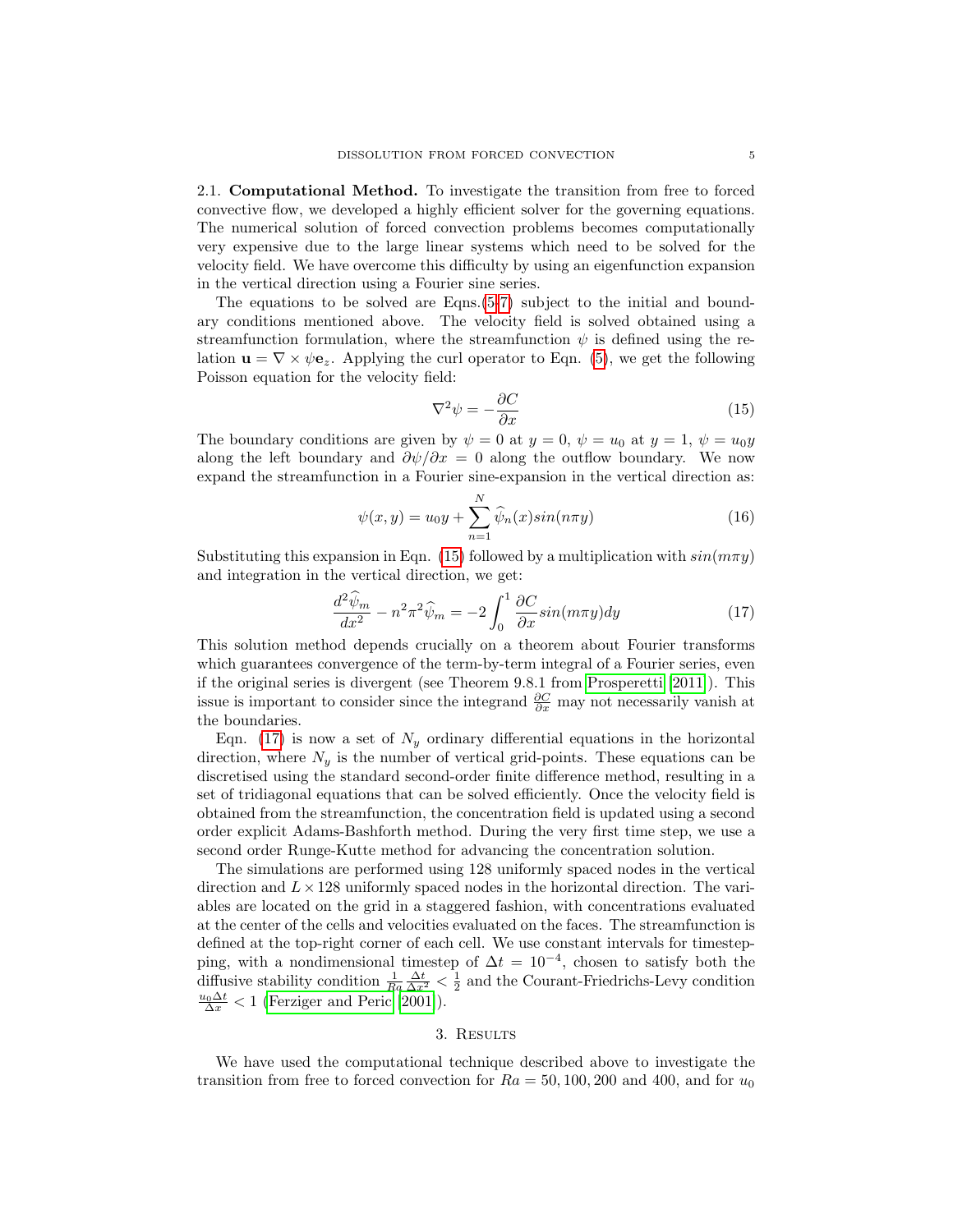

<span id="page-5-0"></span>FIGURE 2. Comparison between the theoretically predicted concentration profile  $C(x,y) = 1 - erf(y\sqrt{Rau_0}/2\sqrt{x})$  (black line) and that computed from a simulation (blue symbols)) with  $Ra =$  $400, u_0 = 10$  along a line at the center of the  $CO_2$  source.

varying between 0.1 and 10.0. The length of the  $CO<sub>2</sub>$  source was varied between  $L = 10$  to  $L = 40$ . In Fig. [\(3\)](#page-6-0), we plot the Nusselt numbers computed for the simulations scaled with RaL, where the Nusselt number is defined as:

$$
Nu = \int_{x=0}^{L} -\frac{\partial C}{\partial y}(y=0)dx
$$
\n(18)

We first verify that the grid spacing used in the simulations is fine enough to resolve the boundary layer by performing a simulation with  $Ra = 400$  and  $u_0 = 10$  ( the highest values for both parameters considered in this manuscript). We compare the profile of dissolved carbon dioxide in the vertical direction at the center of the plate with the similarity solution given by Eqn.  $(11)$ . In Fig.  $(2)$ , we plot the computed boundary layer profile using blue symbols and the analytical solution using the black line. The simulations are seen to match the theoretical solution well, confirming that the resolution is fine enough to resolve the boundary phenomena.

From the scaling arguments presented in the previous section,  $Nu/RaL = 1/40$ in the free convection regime for low Rayleigh numbers and  $Nu/RaL = \sqrt{u_0/RaL}$ in the forced convective regime. These scalings are plotted using dashed lines in Fig. [\(3\)](#page-6-0). It must be noted that the parameter combination RaL that occurs in the analysis is a Rayleigh-number that is based on choosing the size of the  $CO<sub>2</sub>$ source as a length scale instead of the depth of the medium. The simulations are performed upto time  $T = 10$  and the Nusselt number is computed by averaging the instantaneous values from  $t = 9.5$  to  $t = 10$ , and these average values are plotted using blue circles. It can be seen that both the computed Nusselt numbers and the critical velocity agree very well with those predicted using theoretical arguments. For concreteness, we present contours of the dissolved concentration of  $CO<sub>2</sub>$  for simulations fixed with  $Ra = 400$  and  $L = 10$  in Fig. [\(4\)](#page-7-0) for background flow velocities of  $u_0 = 1, 2, 3, 4, 5$  and 10. The predicted critical velocity for transition to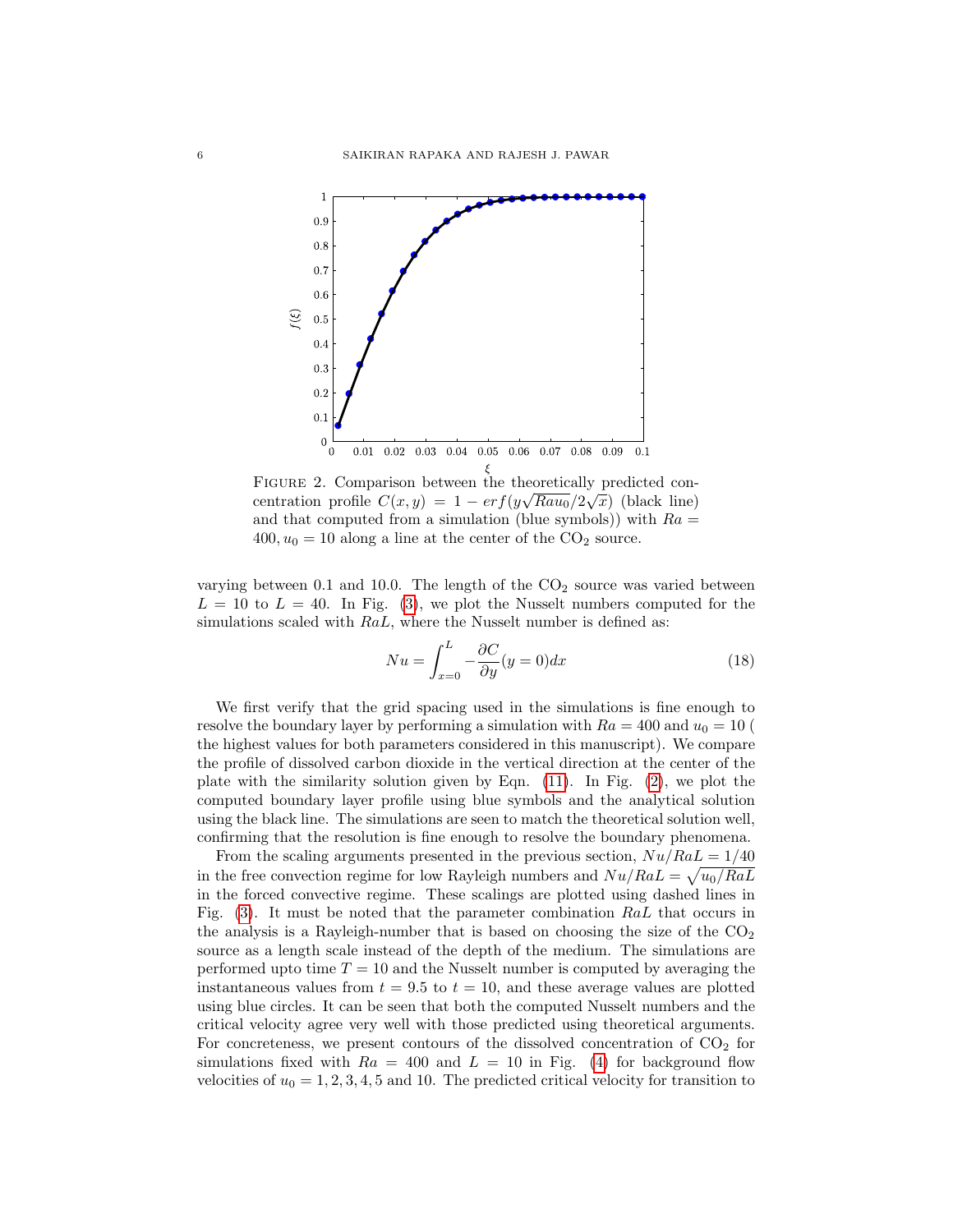

<span id="page-6-0"></span>FIGURE 3. Comparison of scaled Nusselt number,  $\frac{Nu}{RaL}$  computed from simulations (blue circles) and the theoretical predictions for free and forced convective regimes (dashed lines) for different background flow rates, scaled as  $\frac{u_0}{RaL}$ 

forced convection is  $u_c = 2.5$ . The contours show instantaneous snapshots of the system at  $t = 10$ . It is seen that for velocities  $u_0 > u_c$ , the flow resembles forced convective behavior closely. Also presented in Fig.  $(5)$  are the computed  $Nu/RaL$ at different times for this problem with  $u_0 = 2$  (blue line) and  $u_0 = 3$  (black line). The simulation with  $u_0 = 2$  is slightly below the critical velocity and demonstrates free-convective behavior which can be identified using the distinct minima in the dissolution rate followed by an enhancement due to the effect of fingering. The case with  $u_0 = 3$  on the other hand achieves a steady state dissolution rate and does not display the minima. The dashed lines represent average Nusselt numbers that were used in Fig. [\(4\)](#page-7-0). The fluctuations in the Nusselt number are due to the fact that the simulations are continuously forced (once every  $100\Delta t$ ), to produce fingering phenomena when that is the preferred state of the system. In the absence of continous forcing, the simulations can reach an artificial steady state even when fingering is the preferred state after the initial perturbations have been flushed out of the domain by the background flow.

#### 4. Discussion

The results presented in this manuscript describe how the presence of a background flow alters the dynamics of  $CO<sub>2</sub>$  dissolution in saline aquifers. The main implications of these results are:

(i) An accurate understanding of the magnitude and direction of background flows is needed to locate monitoring wells. In the presence of a reasonably strong background flow, monitoring wells located right under the  $CO<sub>2</sub>$ plume to investigate dissolved carbon content might never record fluid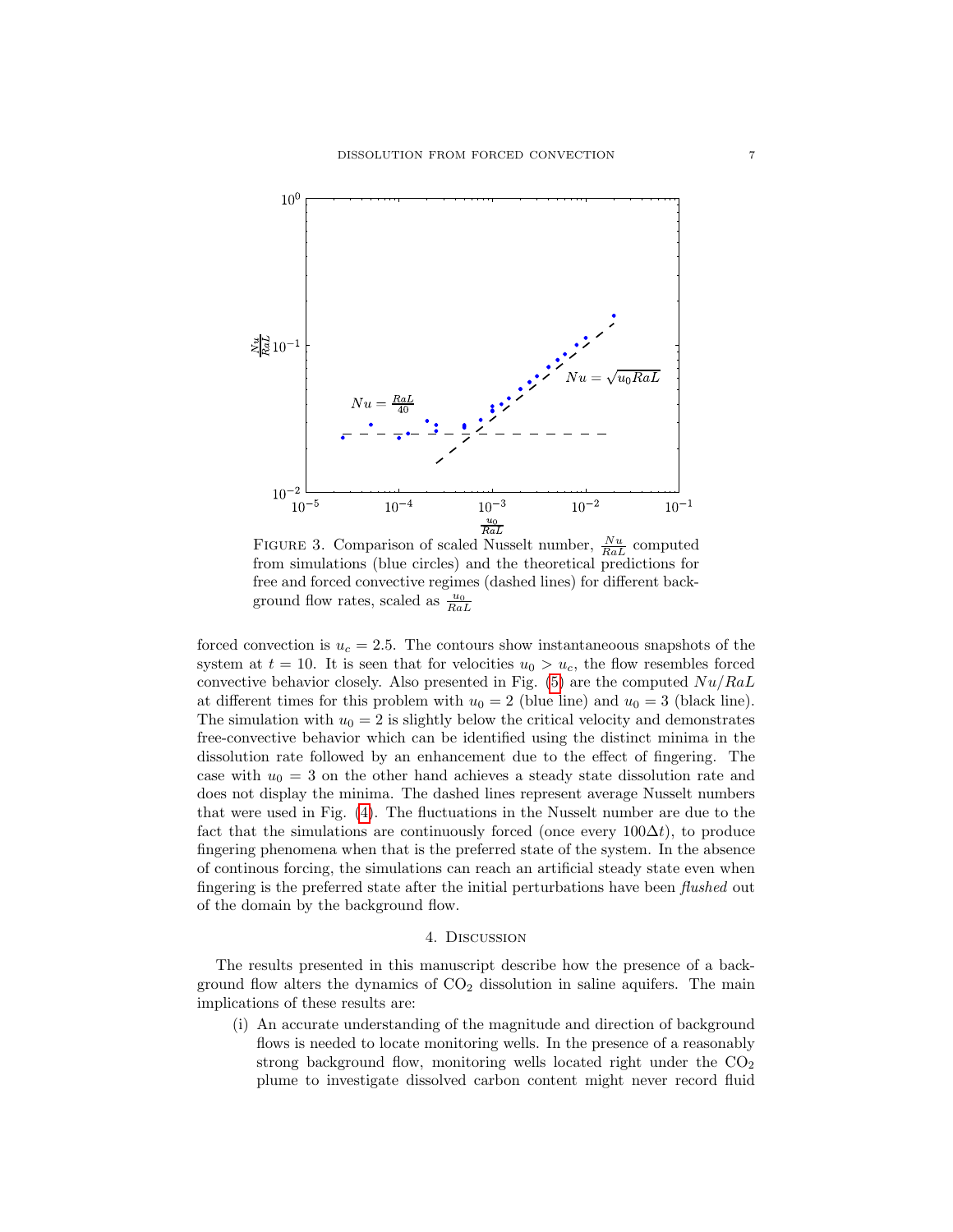

<span id="page-7-0"></span>FIGURE 4. Contours of concentration of dissolved  $CO<sub>2</sub>$  for simulations with  $Ra = 400$  and  $L = 10$ . The predicted critical velocity is  $u_c = 2.5$ , beyond which the dynamics near the  $CO_2$  source are predicted to resemble forced convection. The location of the  $CO<sub>2</sub>$ source is marked in red.



<span id="page-7-1"></span>Figure 5. Nusselt number at different times for two simulations with  $Ra = 400$  and  $u_0 = 2.0$  (blue line) and  $u_0 = 3.0$  (black line). The critical velocity from theory is  $u_0 = 2.5$ .

with meaningful concentrations of carbon dioxide. In the presence of experimental data on existing background flow conditions, these simulations can be used to suggest suitable locations to place monitoring wells.

(ii) For low Rayleigh number systems, forced convection can result in far higher dissolution rates than free convection. Further, the magnitude of the rates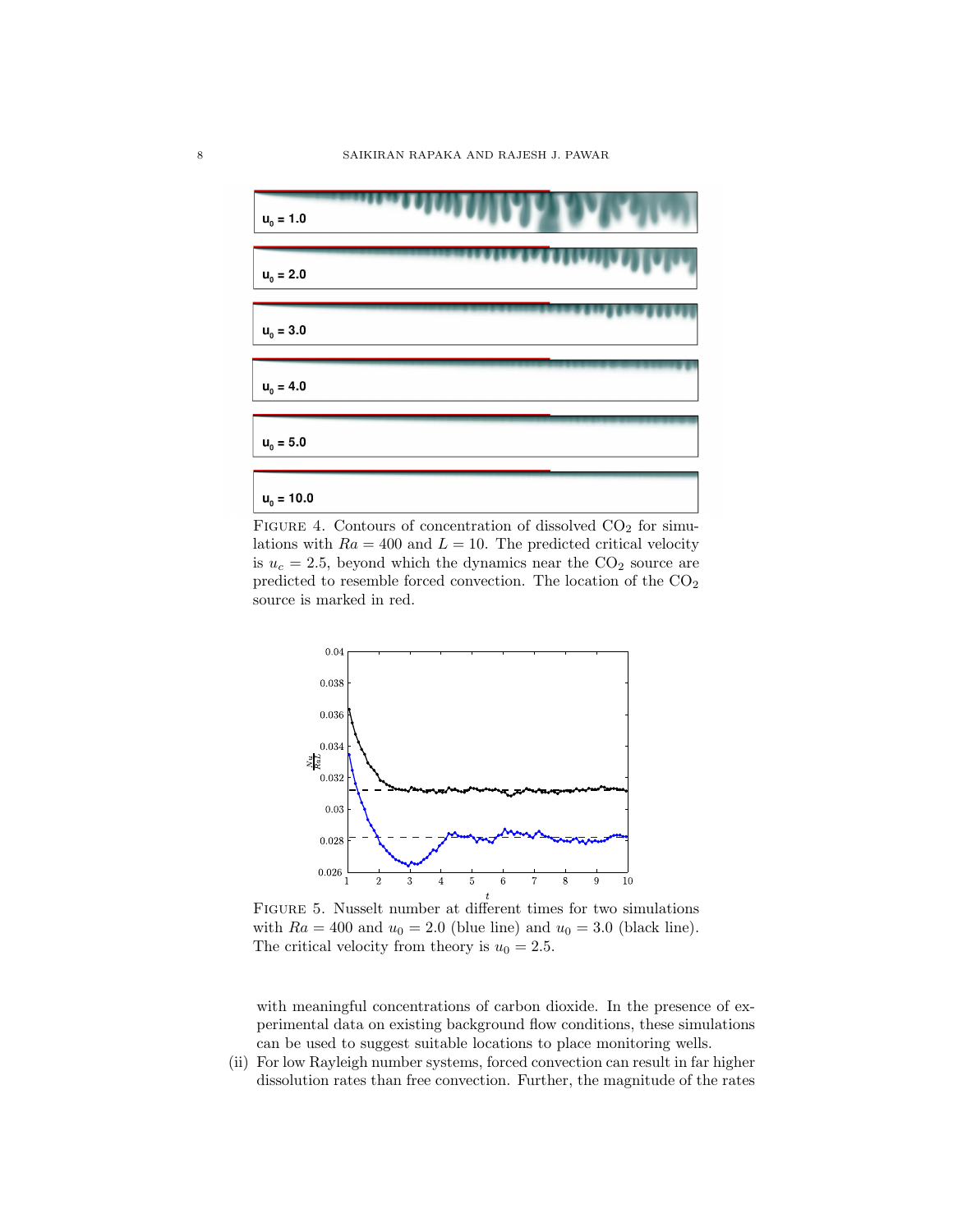of dissolution can be estimated quite accurately using the well-known theoretical formulae. Another benefit of the constant dissolution rate due to forced convection has to do with upscaling into larger reservoir simulators where the boundary layer cannot be resolved.

(iii) In this work, we have not explicitly included the role of either hydrodynamic dispersion, or anisotropy of the permeability tensor. In the context of the simple theoretical arguments presented in this paper, hydrodynamic dispersion essentially serves to define an effective (higher) diffusion coefficient which will push the critical velocity lower and the Nusselt number under conditions of forced convection higher. Similarly, the presence of a permeability anisotropy with higher horizontal permeability will tend to make forced convection even more efficient than suggested in this manuscript.

# 5. Acknowledgements

This work was supported by the US Department of Energy through the Zero Emissions Research and Technology (ZERT) Project.

# **REFERENCES**

- <span id="page-8-2"></span>S. Bachu, J. M. Nordbotten, and M. A. Celia. Evaluation of the spread of acid gas plumes injected in deep saline aquifers in western canada as an analogue to  $\omega_2$ injection in continental sedimentary basins. In D. W. K. E. S. Rubin and C. F. Gilboy, editors, Proceedings of 7th International Conference on Greenhouse Gas Control Technologies, pages 449–457. Elsevier, 2004.
- <span id="page-8-3"></span>S. Backhaus, K. Turitsyn, and R. E. Ecke. Convective instability and mass transport of diffusion layers in a hele-shaw geometry. Phys. Rev. Lett., (Submitted), 2011.
- <span id="page-8-7"></span>J. W. Elder. Steady free convection in a porous medium heated from below. J. Fluid Mech., 27:29–48, 1967.
- <span id="page-8-4"></span>J. Ennis-King, I. Preston, and L. Paterson. Onset of convection in anisotropic porous media subject to a rapid change in boundary conditions. Phys. Fluids, 17(8):084107, 2005.
- <span id="page-8-8"></span>J. H. Ferziger and M. Peric. Computational Methods for Fluid Dynamics. Springer, 2001.
- <span id="page-8-5"></span>H. Hassanzadeh, P. M. Darvish, and D. W. Keith. Scaling behavior of convective mixing, with application to geological storage of  $CO<sub>2</sub>$ . AIChE J., 53(5):1121– 1131, 2007.
- <span id="page-8-1"></span>H. Hassanzadeh, M. Pooladi-Darvish, and D. W. Keith. The effect of natural flow of aquifers and associated dispersion on the onset of buoyancy-driven convection in a saturated porous medium. AIChE J., 55(2):475–485, 2009. doi: 10.1002/ aic.11664.
- <span id="page-8-0"></span>IPCC. IPCC Special Report on Carbon Dioxide Capture and Storage. Prepared by Working Group III of the Intergovernmental Panel on Climate Change [B. Metz, O. Davidson, H. C. de Coninck, M. Loos and L. A. Meyer]. Cambridge University Press, 2005.
- <span id="page-8-6"></span>J. A. Neufeld, M. A. Hesse, A. Riaz, M. A. Hallworth, H. A. Tchelepi, and H. E. Huppert. Convective dissolution of carbon dioxide in saline aquifers. Geophys. Res. Lett., 37(L22404), 2010.